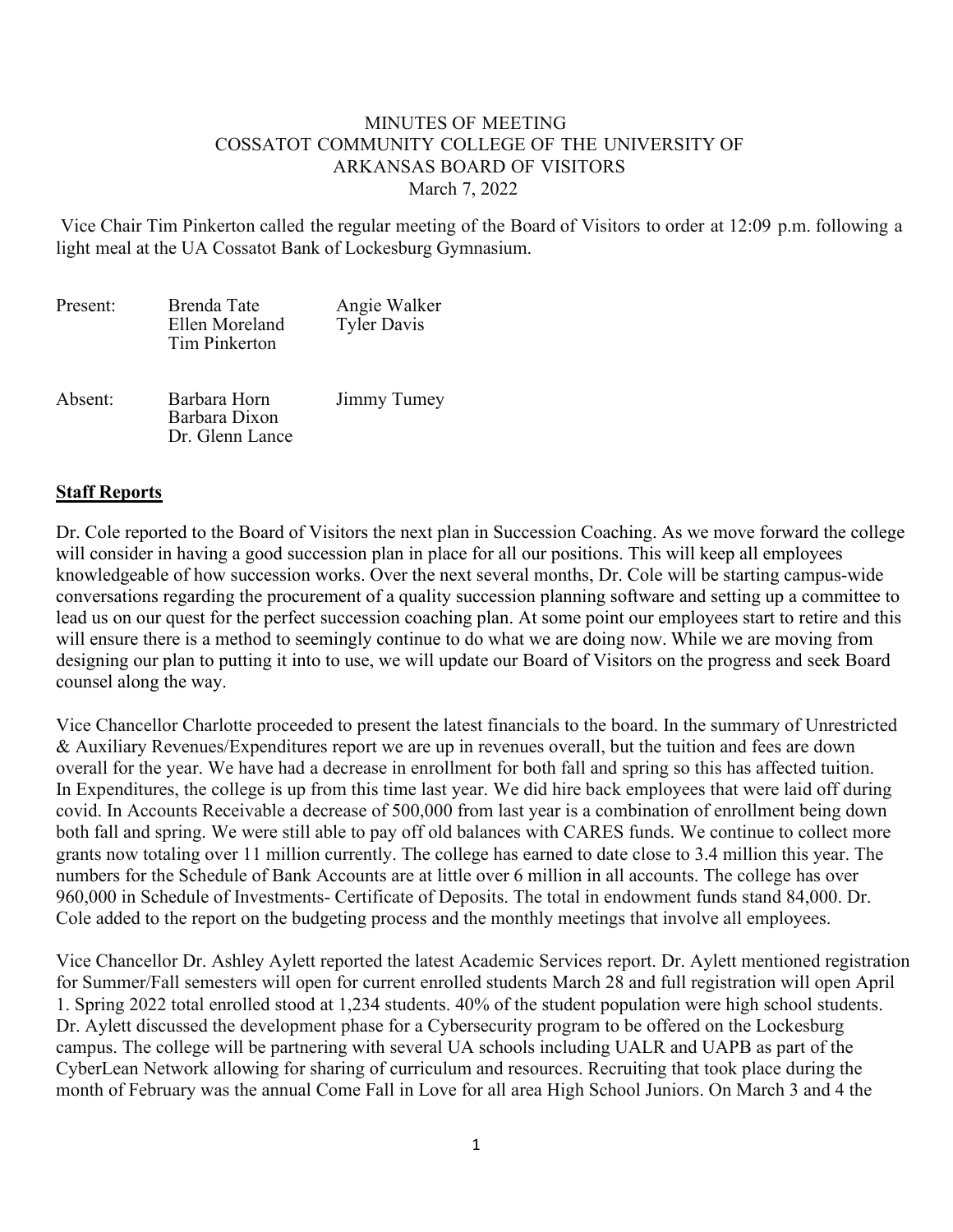college hosted Career Cluster Camp for High School Sophomores at the Lockesburg Campus. Dr. Aylett noted about the upcoming Spring graduation that will take place May 13 at the UA Cossatot De Queen Amphitheater.

Vice Chancellor Mike presented the Facilities report. The project at the old Middle School building in Lockesburg is still underway. The electricians are 99% through, the HVAC group is waiting for gas lines to hookup to be fully operational. Mike mentioned the "Scope of Work" he has put together for the remaining projects such as windows installed, bathroom partitions, etc. No formal bids have been received. A new roof for the Bank of Lockesburg Gymnasium is scheduled to be installed the week of April 4. The welding students at Lockesburg are building a set of new lightweight aluminum stairs leading from the gym floor to the stage. The college continuing the work with the Solar Array project. We are still looking at the Solar Array to be located on the Nashville campus that will offset up to 90% of the power consumed by our two large campuses utilizing Swepco power. We also have plans to further reduce our electrical and gas consumption by replacing all HVAC units 12 years old and older with high efficiency HVAC systems coupled with air purification. Mike spoke about the Medical Arts Grants. The college are benefactors of several grants to add training opportunities to our medical programs that include Simulation Labs and Telemedicine training/conference areas; Ambulance Simulation areas; and a Medical Technician lab at our De Queen campus.

## **Action Items:**

**No.1Approve the Minutes of January 10, 2022, Board of Visitors Meeting.** Angie Walker motioned for passage and Brenda Tate seconded the motion. The motion passed with a vote of 5-0.

**No. 2 Review New College Policy 466: Information Technology User Access Control.** Angie Walker motioned for review. Brenda Tate seconded the motion. The motion passed by a vote of 5-0.

**No. 3 Review New College Policy 467: Information Technology Mobile Device.** Angie Walker motioned for review. Brenda Tate seconded the motion. The motion passed by a vote of 5-0.

**No. 4 Review New UA Cossatot Collegiate Trap Shooting Sport.** Angie Walker motioned for passage and Ellen Moreland seconded the motion. The motion passed by a vote of 5-0.

**No. 5 Review 2022-2023 Compensation Plan.** Brenda Tate motioned for review. Angie Walker seconded the motion. The motion passed by a vote of 5-0.